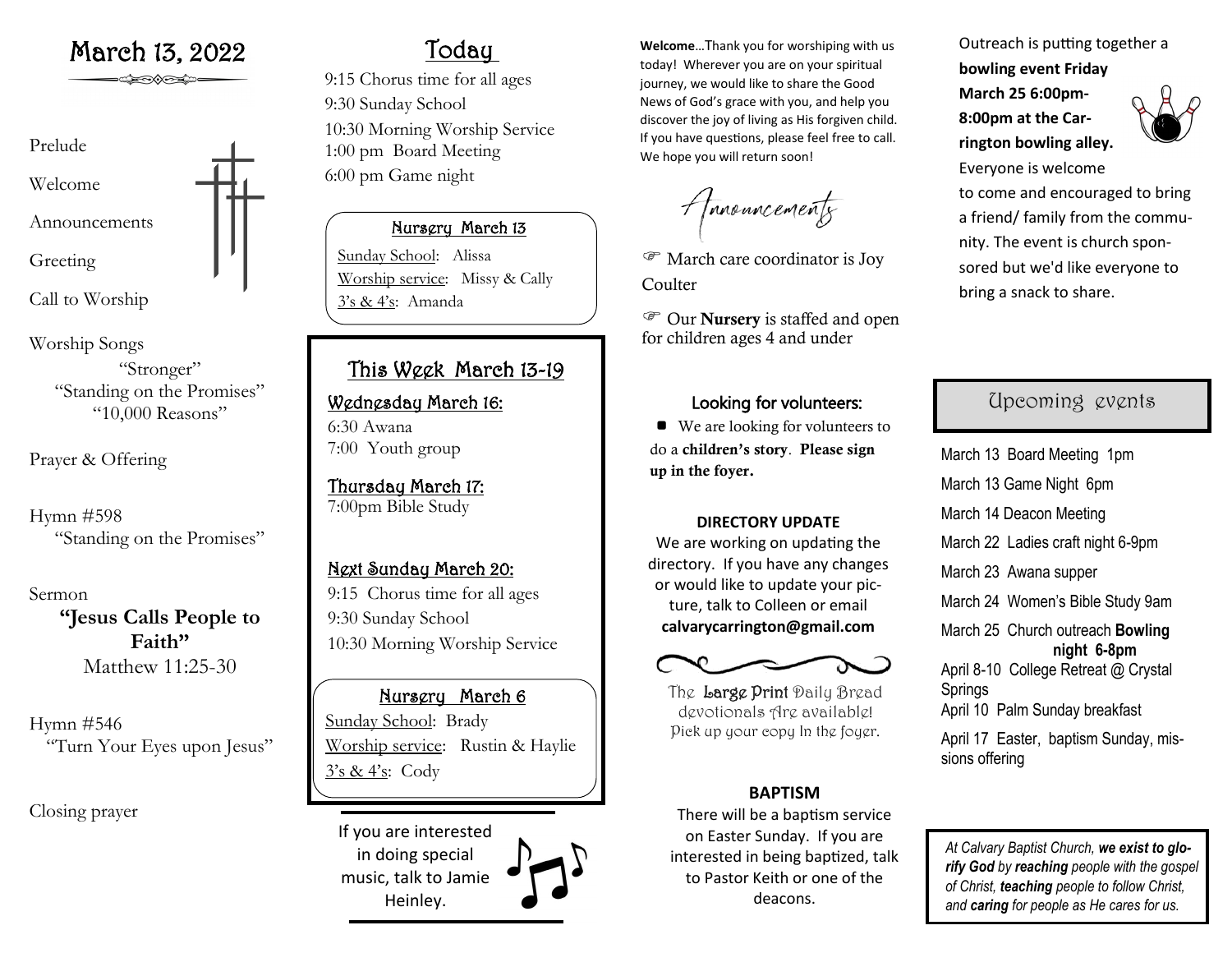Prayer coordinator: Contact Aleah Stangeland with your prayer praises and petitions by email at aleahstangeland@gmail.com or call/text 701-339-8137.



**If you would like prayer for a specific need or concern, please let us know. We would love to pray for you!**

**Let's remember:** Junior (Jerry's brother) & Judy Belile — Norma and Richard Bruer — George Fritzke – June Hansen – Marvin Helm – David Kallis (Suanne's Dad) — Dolores Leppke & family — Paul Messmer – Rachel Messmer – Grace Nutz & family – Carole Pepple's great grandson Matteo — Bailey Pierce – Randy Stedman – Jerilyn (Janet Scanson's niece)- Julia (Pat Torgerson's great-niece, also for Pat's sister Pam Kjonaas/caregiver) – Pat Torgerson

#### **Missionaries our church supports individually**:

▪Julie Stone – Internal Medicine in Cameroon ▪ Jason & Erin Bergman – Romania-camp ministry ▪ Brandon (Marci) Jones-Seminary prof. in Brazil ▪ Arlyn & Marcy Nies – Awana Northland Missionaries ▪Jim (Lisa) Black – Equipping leaders in Sub-Saharan Africa ▪ Larry & Bonnie Waswick—Wycliff

**NAB Missions**: Missionaries in Japan: Yuri Nakano . Equipping disciples

Please continue to pray with me as I work with Shan Reed and the other women leaders to encourage other women in their spiritual walks with the Lord and try to get women's ministry energized in our JBC churches. We need much wisdom and direction from the Lord.



#### **NPR Ministries of the Week**:

**Oakbank Baptist**, Oakbank, MB: Bruce (Monica) Hollins, Interim Pastor; Seeking a Pastor **First Baptist**, Plevna, MT: Josh (Leslea) McLachlan, Pastor

### **Debbie Weisenberger's new address:**

1001 Lyon St. PO Box 122 Stanton, ND 58571

#### **Pastor Keith Hurlbut**

 652-2162 (office) 715-544-3277 (cell) 652-3278 (home) Email: pastorkeith1@hotmail.com OR calvary@daktel.com Secretary: calvarycarrington@gmail.com or call/text 715-544-8086 Webpage: [www.calvarycarrington.com](http://www.calvarycarrington.com) Find Calvary Baptist Church and Carrington Awana on Facebook.

Calvary Baptist Church

725 Main Street, Carrington, ND 58421<sup>•</sup>652-2162 (office) email: calvary@daktel.com • www.calvarycarrington.com